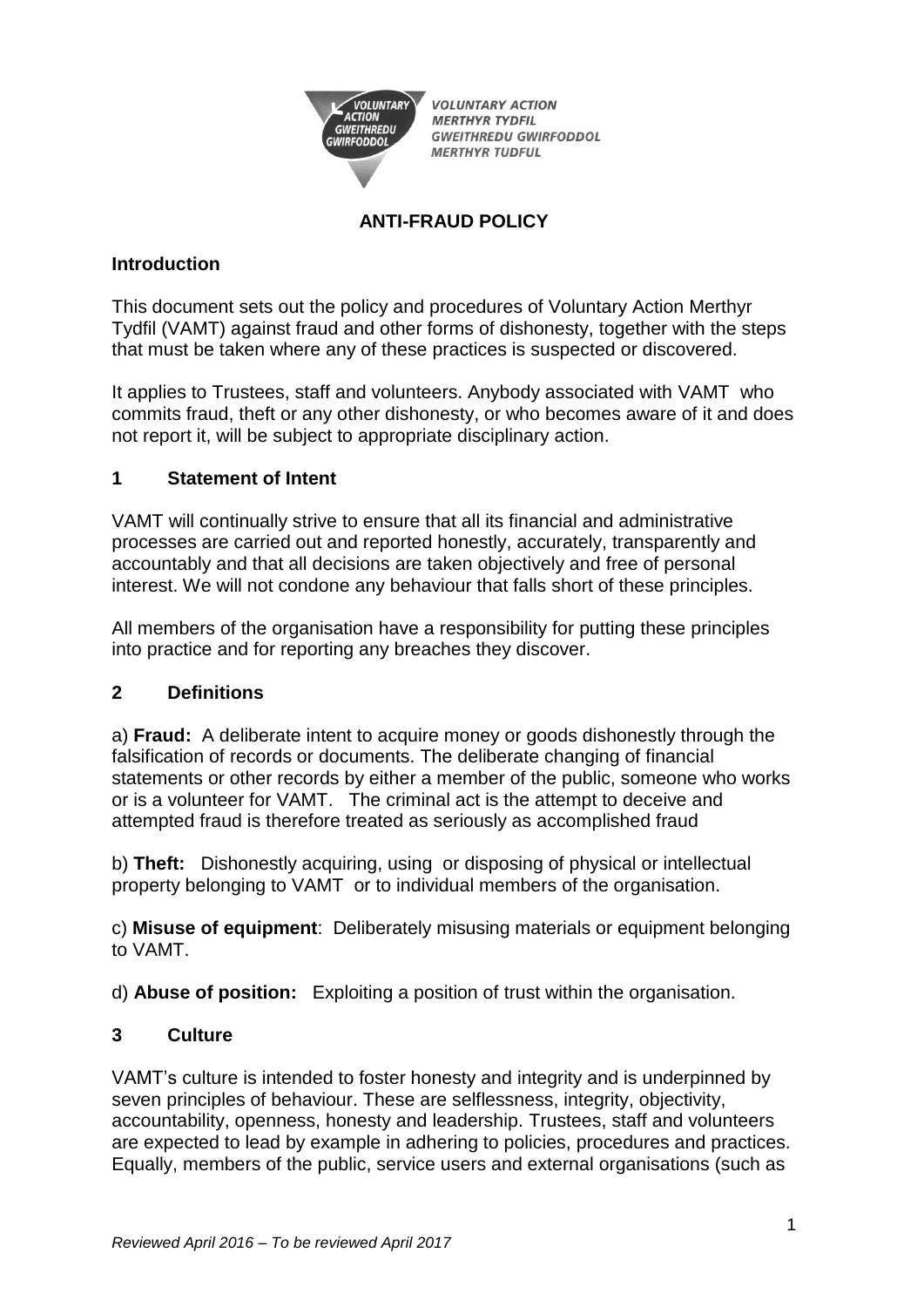suppliers and contractors) are expected to act with integrity and without intent to commit fraud against VAMT in any dealings they may have with VAMT.

As part of the culture, the VAMT will provide clear routes by which concerns can be raised by Trustees, staff and volunteers and by those outside of the Charity. A copy of VAMT's whistleblowing policy is contained within VAMT's staff handbook available to Trustees, staff and volunteers. It is available to service users, suppliers and other third parties on request.

Senior management are expected to deal promptly, firmly and fairly with suspicions and allegations of fraud or corrupt practice

## **4 Responsibilities**

In relation to the prevention of fraud, theft, misuse of equipment and abuse of position, specific responsibilities are as follows:

## a) **Trustees:**

The Trustees are responsible for establishing and maintaining a sound system of internal control that supports the achievement of the Charity's policies, aims and objectives.

The system of internal control is designed to respond to and manage the whole range of risks that the Charity faces.

The system of internal control is based on an on-going process designed to identify the principal risks, to evaluate the nature and extent of those risks and to manage them effectively. Managing fraud risk is seen in the context of the management of this wider range of risks.

## b) **The Chief Officer (CO):**

Overall responsibility for managing the risk of fraud has been delegated to the CO. His responsibilities include:

- Undertaking a regular review of the fraud risks associated with each of the key organisational objectives.
- Establishing an effective anti-fraud response plan, in proportion to the level of fraud risk identified.
- The design of an effective control environment to prevent fraud.
- Establishing appropriate mechanisms for:
	- o reporting fraud risk issues
	- o reporting significant incidents of fraud or attempted fraud to the Board of Trustees;
- Liaising with the Charities appointed Auditors.
- Making sure that all staff are aware of the Anti-Fraud Policy and know what their responsibilities are in relation to combating fraud;
- Ensuring that appropriate anti-fraud training is made available to Directors, staff and volunteers as required; and
- Ensuring that appropriate action is taken to minimise the risk of previous frauds occurring in future.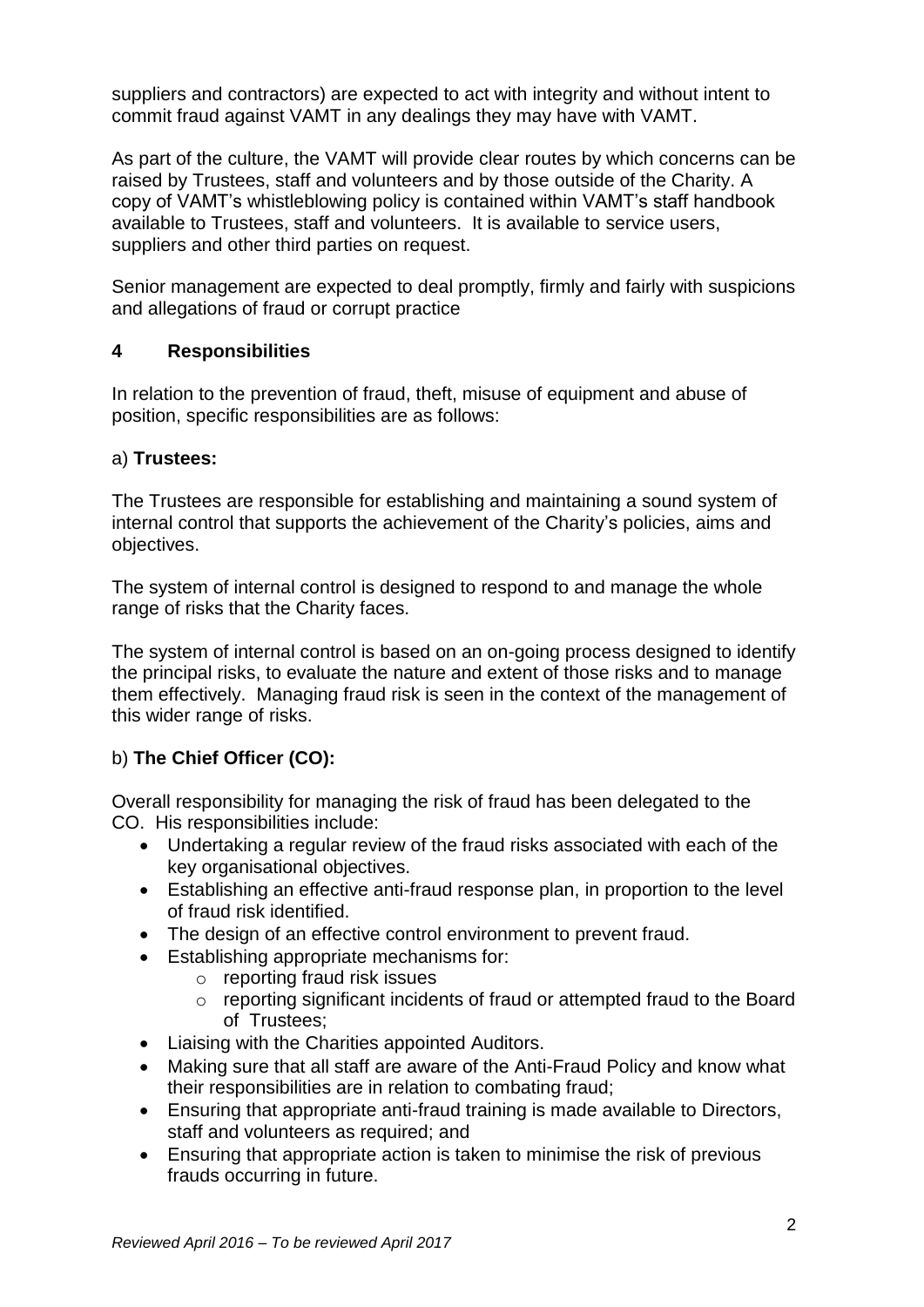## c**) Senior Management Team**

The Senior Management Team is responsible for:

- Ensuring that an adequate system of internal control exists within their areas of responsibility and that controls operate effectively;
- Preventing and detecting fraud as far as possible;
- Assessing the types of risk involved in the operations for which they are responsible;
- Reviewing the control systems for which they are responsible regularly;
- Ensuring that controls are being complied with and their systems continue to operate effectively; and
- Implementing new controls to reduce the risk of similar fraud occurring where frauds have taken place.

## d) **Staff and Volunteers**

Every member of staff or volunteer is responsible for:

- Acting with propriety in the use of VAMT's resources and the handling and use of funds whether they are involved with cash, receipts, payments or dealing with suppliers;
- Conducting themselves in accordance with the seven principles set out above. They are: selflessness, integrity, objectivity, accountability, openness, honesty and leadership;
- Being alert to the possibility that unusual events or transactions could be indicators of fraud;
- Alerting their manager when they believe the opportunity for fraud exists e.g. because of poor procedures or lack of effective oversight;
- Reporting details immediately if they suspect that a fraud has been committed or see any suspicious acts or events; and
- Cooperating fully with whoever is conducting internal checks or reviews or fraud investigations.

# **5 Detection and Investigation**

Whilst having regard to the requirements of the Data Protection legislation, VAMT will actively participate in an exchange of information with external agencies on fraud and corruption. It is often the alertness of Trustees, staff or volunteers and the general public to the possibility of fraud and corruption that leads to detection of financial irregularity.

The Chair of the Board of Trustees must be notified immediately of all financial or accounting irregularities or suspected irregularities or of any circumstances which may suggest the possibility of irregularities including those affecting cash, stores, property, remuneration or allowances.

Reporting of suspected irregularities is essential as it:

- Facilitates a proper investigation by experienced staff, and ensures the consistent treatment of information regarding fraud and corruption.
- When so notified, the Chair will instigate an investigation by appointing a designated officer, auditor or other adviser.